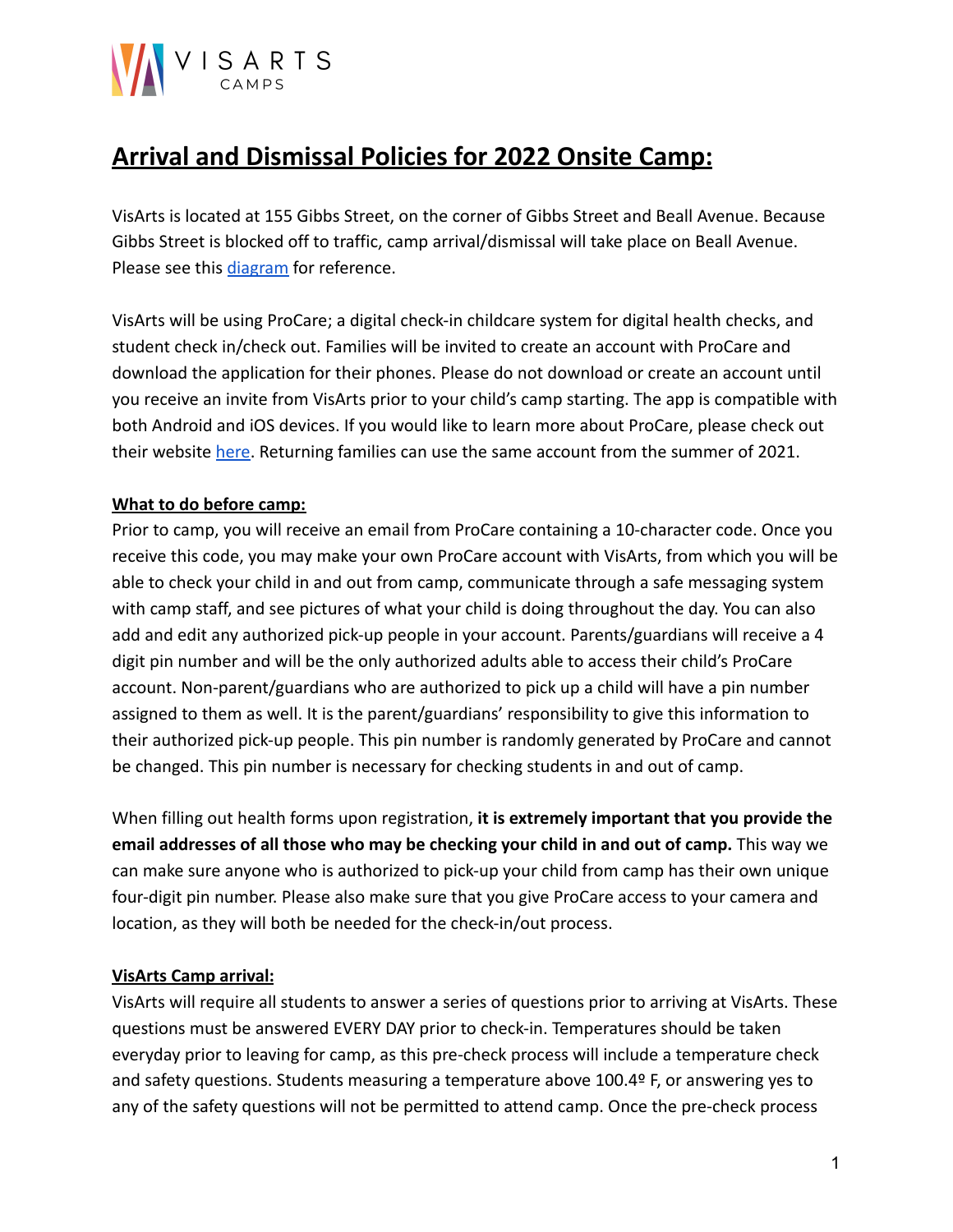has been completed, students may be dropped off. As stated above, Gibbs Street will be closed to traffic and VisArts will use Beall Avenue for camp drop-off and pick-up. Between 8:30 and 8:50 AM, families should drive up Beall Avenue, staying in the right lane, and wait for a staff member to indicate that they have entered the safe drop-off zone.

#### *Checking in with a staff member - 4 digit pin number:*

Staff members with tablets will be waiting along the drop-off zone to check children in. Please do not let your child out of the car until you have reached the drop-off zone and a staff member indicates your child has been checked in. If you prefer to wait for a staff member to check your child in, keep pulling forward. Walkers should immediately find a staff member with a tablet to do the check-in process with them. Once a staff member with a tablet approaches you/your car, you can tap in your pin number on the keypad on their tablet. You will click on the child(ren) you want to check in, answer the three safety questions, and sign the affirmation using your finger. Once this process is done, click 'sign-in' and your student(s) will be signed in for camp! The camper may then get out of the car and a staff member will escort them to their group.

### *Checking in through the app - QR code and geo-mapping:*

To expedite the process, we recommend downloading the ProCare app so that you can check your child in yourself. The app contains a geomapper, which allows you to check your child-in once you are within 50 yards of the building. Please make sure to allow ProCare to monitor your location while using the app so you may use the geo-mapping function. Once you are within 50 yards, you may check your child into camp. Open the app and find the QR code button. See below for an infographic:

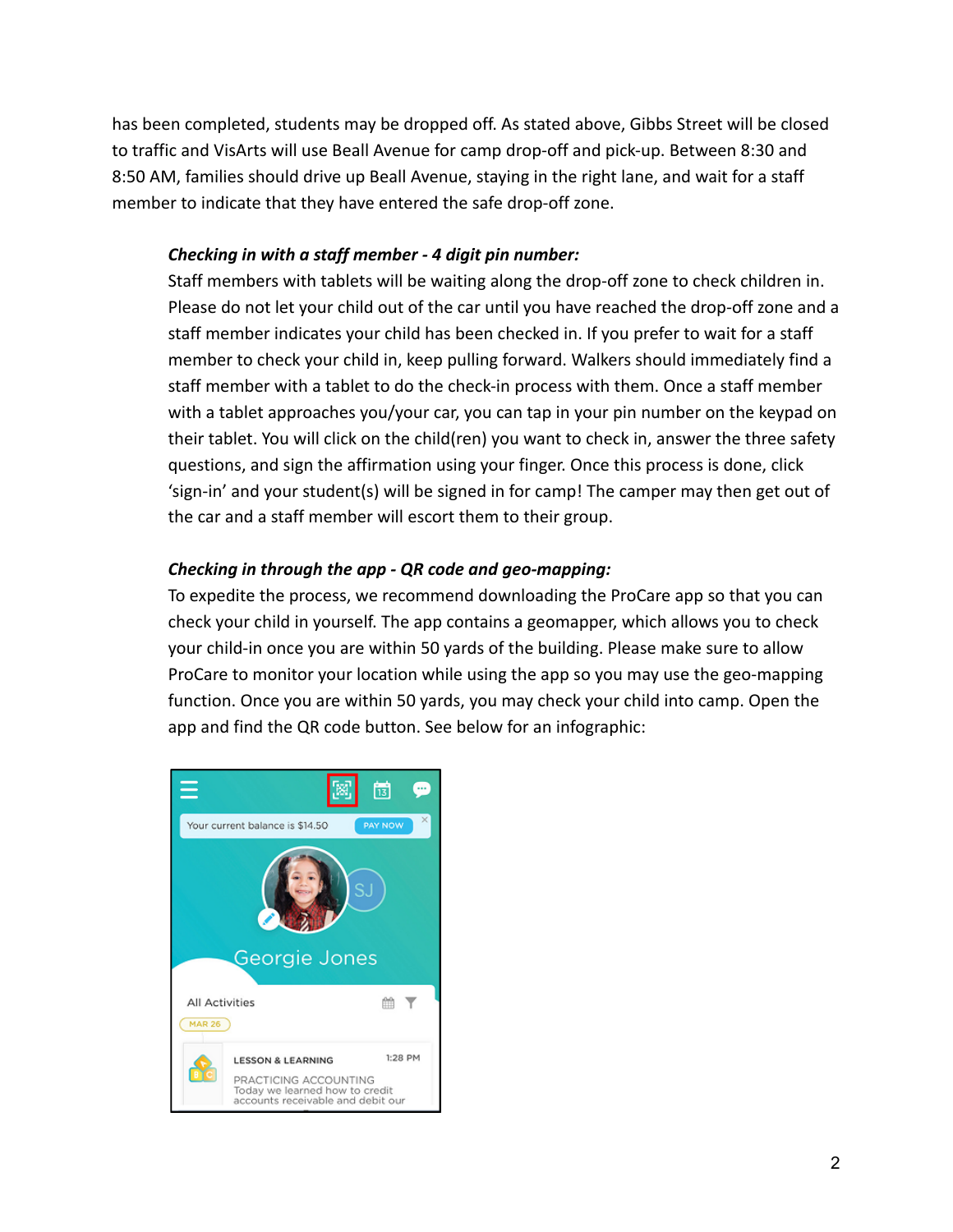Once you've clicked this button, if you are within the designated area, you will see a button labeled 'Sign In' at the bottom. Clicking this will prompt you to answer the pre-check questions, and sign the affirmation with your finger. If not, you can scan the QR code that VisArts provides prior to camp. This QR code is unique to VisArts, and to each specific camp session. QR codes will be emailed to you the Friday before your camp starts. If you are able, please print it and bring it with you for drop-off and pick-up. If you are unable to print, let us know! We will have extra printed copies to hand out. After scanning the code, you will be prompted to answer the pre-check questions and sign the affirmation with your finger. Once this is complete, click 'sign in' and your child will be signed in on our system. Please wait for a staff member to confirm that they have been signed in properly. Then the camper(s) may exit the car and will be escorted to their group.

### **VisArts Camp dismissal:**

Dismissal will take place between 4:00 and 4:15 PM on Beall Avenue. Families should pull up on Beall Avenue, staying to the right, and drive all the way up to the safe zone. Prior to camp, families will be sent a pick-up-pass, which will indicate the children they are authorized to pick-up from camp. Students may only be picked up by people who have a pick-up pass with their name on it, or if they are a designated pick-up person. Pick-up people can be added, edited, and changed via the camp forms and the ProCare app.

Prior to camp starting, we will email you a map and a pick-up pass. This pass will have the name of the child(ren) you will be picking up, including carpools. Please print these passes out and place them on the right side of your dashboard, so that they can be seen clearly by the staff members. Walkers should carry theirs with them when coming to pick-up their child(ren).

It will not be necessary to get out of your car for pick-up. Once you are in the designated safe zone, your child(ren) will be escorted to you by a staff member. Those walking to pick-up their children need only find a staff member carrying a tablet, or use their app to check their child out. Sign-out procedures are the same as the process used for signing students in to camp. Please see above in the 'VisArts Camp arrival' section for instructions. Signing students out can be done with a staff member, or on your personal smartphone through the ProCare app. Please always make sure to check with a staff member that the process has been completed correctly before collecting your child(ren). Under no circumstances may you dismiss your walking camper without checking in with a staff member.